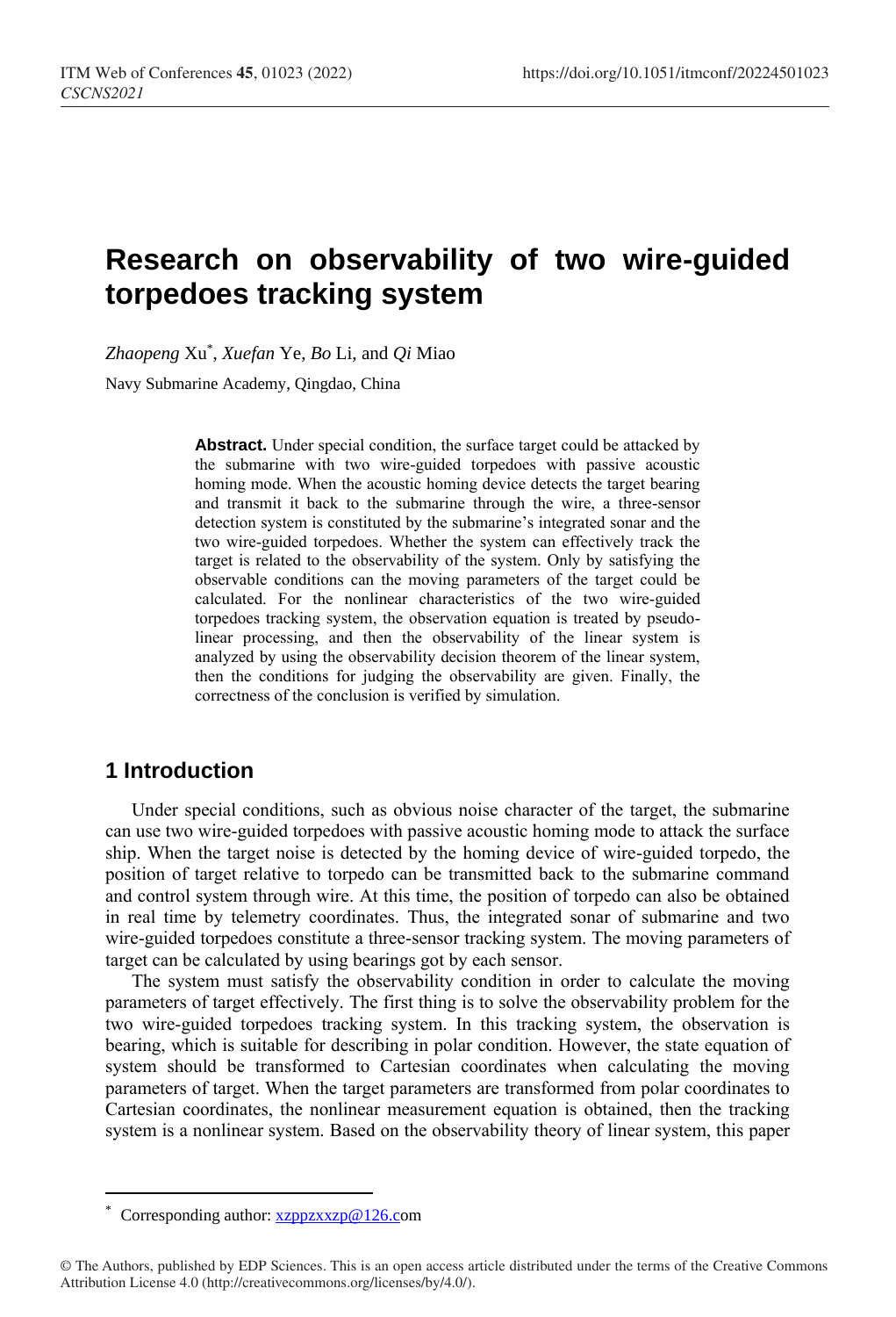researches the observability of two wire-guided torpedoes tracking system by pseudolinearization, and then obtains its observability criterion.

#### **2 Two wire-guided torpedoes tracking system**

The target tracking by two wire-guided torpedoes tracking system is studied only in the horizontal plane, ignoring the effect in the vertical direction, and setting the tracking system and target in the same plane<sup>[1]</sup>. As shown in Fig.1, the origin of the coordinates is the position of the submarine when the first torpedo runs out of tube. At a certain time, the position of torpedo 1 is  $(px_1, py_1)$ , and the measured bearing is  $\alpha$ . the position of torpedo 2 is  $(px_2, py_2)$ , and the measured bearing is  $\beta$ . the position of integrated sonar is  $(px_3, py_3)$ , and the measured bearing is  $\gamma$ .



**Fig. 1.** Two wire-guided torpedoes tracking system.

The moving mode of target in water are mostly straight line at constant velocity model and straight line at constant acceleration model. After the comprehensive analysis of the advantages and disadvantages of each moving model, CV model and CA model<sup>[2-5]</sup> are selected, this is to use these two models to cover the whole movement of the target.

When target is moving in straight line at constant velocity, we use CV model. Supposed at the *k* sampling time, the moving state vector of target relative to tracking system is  $X(k) = [x(k), y(k), v(x(k))]^{T}$ ,  $x(k)$  and  $y(k)$  are the distance from the target relative to the origin in the x direction and y direction respectively,  $vx(k)$  and  $vy(k)$  are its velocity in the  $x$  direction and  $y$  direction respectively. The equation of state of tracking system is:

$$
X(k+1) = \Phi X(k)
$$
 (1)

Where  $\Phi$  is the state transition matrix,  $T$  is the sampling interval.

$$
\Phi = \begin{bmatrix} 1 & 0 & T & 0 \\ 0 & 1 & 0 & T \\ 0 & 0 & 1 & 0 \\ 0 & 0 & 0 & 1 \end{bmatrix}
$$
 (2)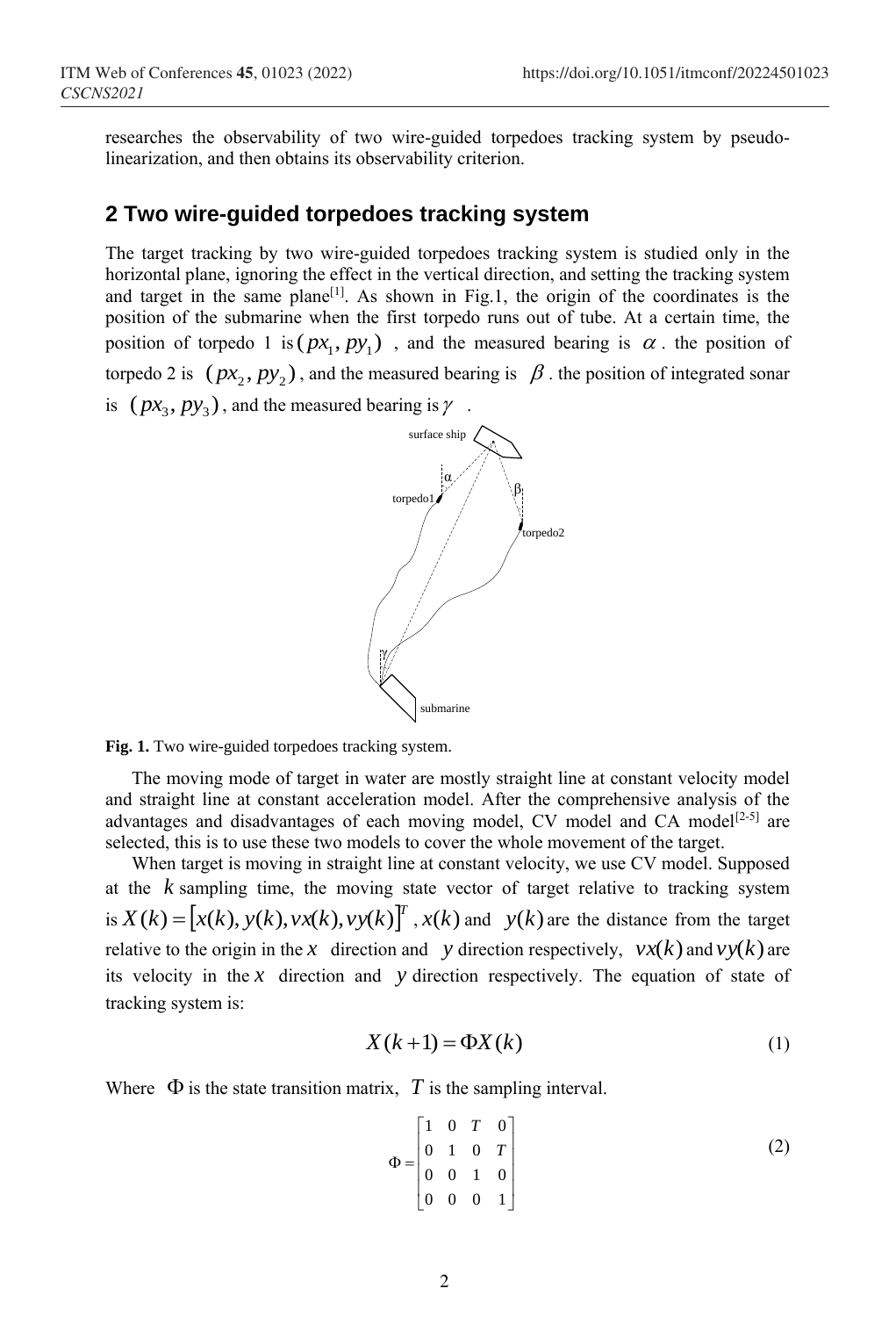When target is moving in straight line at constant acceleration, we use CA model. Then, the moving state vector of target relative to tracking system is  $X(k) = [x(k), y(k), vx(k), vy(k), ax(k), ay(k)]^T$ ,  $ax(k)$  and  $ay(k)$  are the acceleration relative to the origin in the  $x$  direction and  $y$  direction respectively. The state transition matrix:

$$
\Phi = \begin{bmatrix} 1 & 0 & T & 0 & \frac{T^2}{2} & 0 \\ 0 & 1 & 0 & T & 0 & \frac{T^2}{2} \\ 0 & 0 & 1 & 0 & T & 0 \\ 0 & 0 & 0 & 1 & 0 & T \\ 0 & 0 & 0 & 0 & 1 & 0 \\ 0 & 0 & 0 & 0 & 0 & 1 \end{bmatrix}
$$
(3)

As mentioned above, the two wire-guided torpedoes tracking system is nonlinear system, After the pseudo-linear processing is applied on the observable equation $[6]$ , the observed equation is:

$$
z(t) = H(t)X(t)
$$
\n<sup>(4)</sup>

For the CV model:

$$
H(t) = \begin{bmatrix} \cos(\alpha(t)) & -\sin(\alpha(t)) & 0 & 0\\ \cos(\beta(t)) & -\sin(\beta(t)) & 0 & 0\\ \cos(\gamma(t)) & -\sin(\gamma(t)) & 0 & 0 \end{bmatrix}
$$
 (5)

For the CA model:

$$
H(t) = \begin{bmatrix} \cos(\alpha(t)) & -\sin(\alpha(t)) & 0 & 0 & 0 & 0 \\ \cos(\beta(t)) & -\sin(\beta(t)) & 0 & 0 & 0 & 0 \\ \cos(\gamma(t)) & -\sin(\gamma(t)) & 0 & 0 & 0 & 0 \end{bmatrix}
$$
 (6)

No matter which moving model is adopted, the observation vector is the same, as in Eqn.7.

$$
Z(t) = \begin{bmatrix} px_1 \cos(\alpha(t)) - py_2 \sin(\alpha(t)) \\ px_2 \cos(\beta(t)) - py_2 \sin(\beta(t)) \\ px_3 \cos(\gamma(t)) - py_3 \sin(\gamma(t)) \end{bmatrix}
$$
(7)

#### **3 Observability judgement**

According to the theory of linear system, the observability of liner system has a clear definition. Based on the theory of obserbability of linear system, this paper analyzes the obsevability for the pseudo-linearized two wire-guided torpedoes tracking system.

The judging theorem for observability used in this paper was put forward by Claude Jaufferet<sup>[7]</sup>: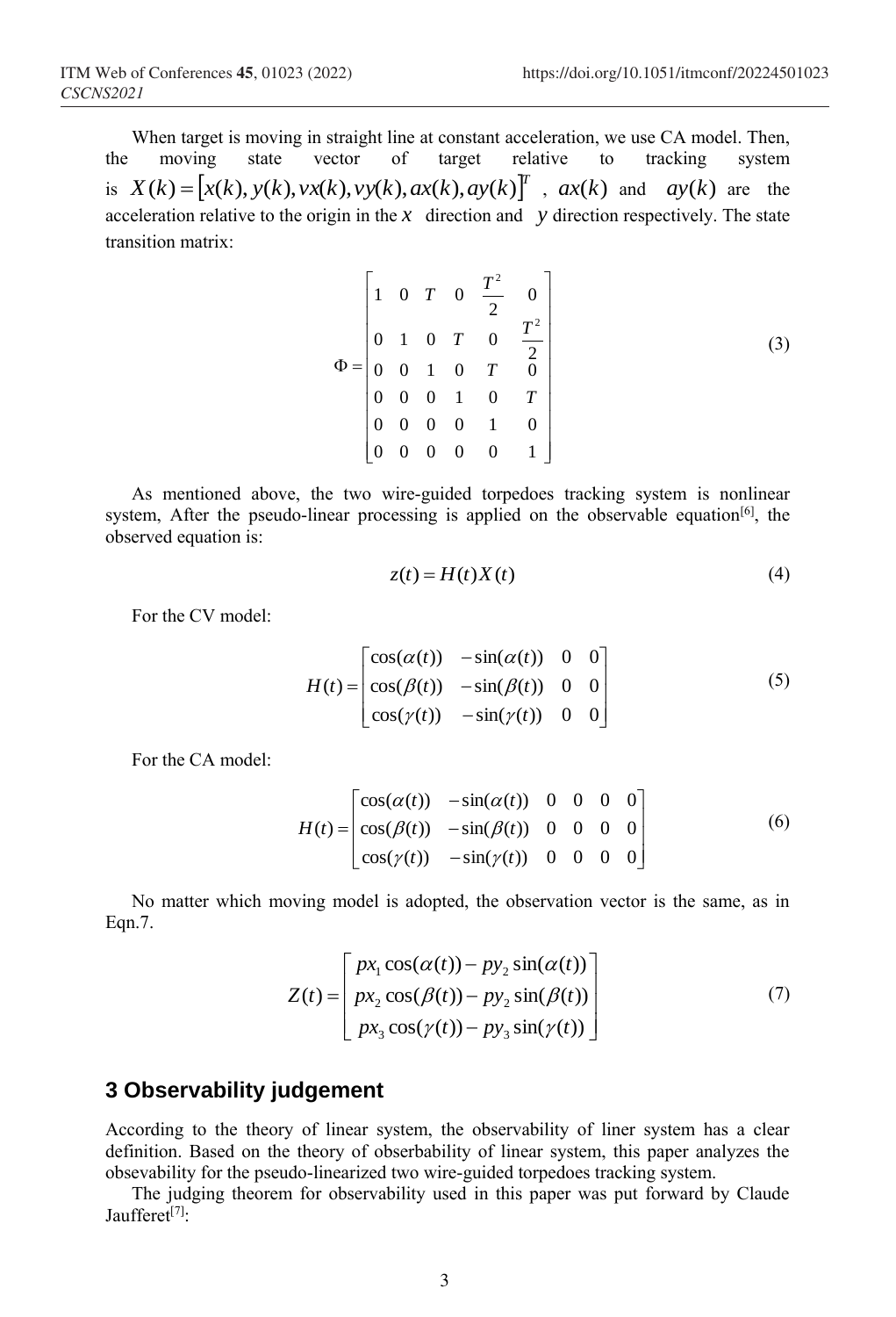The sufficient and necessary condition of observability is that  $\forall M \neq 0 \in R^n$ ,  $\exists t \in [t_0, t_1]$ , then  $H(t)\Phi(t, t_0)M \neq 0$ .

This theorem could be replaced by the converse negative proposition, that is:

$$
\forall t \in [t_0, t_1], \text{ if } H(t)\Phi(t, t_0)M = 0, \text{ then } M = 0.
$$

It means that the system is observable during the period  $[t_0, t_1]$ , only for any vector *M* which is non-zero, there is  $t \in [t_0, t_1]$  which makes  $H(t)\Phi(t,t_0)M \neq 0$  or  $H(t)\Phi(t,t_0)M = 0$ , then *M* must be zero.

Because whatever moving model the target chooses, the solution processes are same, and because the length of this paper is limited, we only give the solution process of observability for target tracking when the target moves in straight line with constant velocity. The solution process of target tracking in constant acceleration is similar to this.

Supposing  $M = [m_1, m_2, m_3, m_4]^T$  , when the  $M$  is put to  $H(t)\Phi(t,t_0)M = 0$ , we can get:

$$
[m_1 + (t - t_0)m_3]\cos(\alpha(t)) - [m_2 + (t - t_0)m_4]\sin(\alpha(t)) = 0
$$
\n(8)

$$
[m_1 + (t - t_0)m_3]\cos(\beta(t)) - [m_2 + (t - t_0)m_4]\sin(\beta(t)) = 0
$$
\n(9)

$$
[y_1 + (t - t_0)m_3]\cos(\gamma(t)) - [m_2 + (t - t_0)m_4]\sin(\gamma(t)) = 0
$$
 (10)

According to the distribution of acoustic sensors of torpedo 1, torpedo 2 and integrated sonar, two cases are considered:

Case 1: target moves on the line formed by any two of the three sonar sensors.

Supposed that  $\alpha(t) - \beta(t) = k\pi$ , i.e. target moves on the line formed by torpedo 2 and integrated sonar. Then Eqn.8 is equal to Eqn.9, new equation set is formed by Eqn.8 and Eqn.10, the components of vector  $M$  are regards as variables, the value of determinant

$$
\begin{bmatrix}\n\cos(\alpha(t)) & -\sin(\alpha(t)) \\
\cos(\gamma(t)) & -\sin(\gamma(t))\n\end{bmatrix}
$$
 is  $\sin(\alpha(t) - \gamma(t))$ ,  $\sin(\alpha(t) - \gamma(t)) \neq 0$  if exclusive

solution could be got, then  $\alpha(t) - \gamma(t) \neq k\pi$ , because the value of determinant changes according to *t* , the equations could be solved if  $m_1 + (t - t_0) m_3 = 0$ ,  $m_2 + (t - t_0) m_4 = 0$ .

Because the value of  $t - t_0$  changes according to t, the above equations could be solved when  $m_1 = m_2 = m_3 = m_4 = 0$ , so  $M = 0$ , the system is observable.

According to above, we can get that the system is observable so long as  $\alpha(t) - \gamma(t) \neq k\pi$  or  $\beta(t) - \gamma(t) \neq k\pi$ , i.e. target doesn't move on the line formed by the three sonar sensors.

Case 2: target doesn't move on the line formed by any two of the three sonar sensors.

The components of vector  $M$  are regards as variables, in order to get the exclusive solution, the solution of the new equation set formed by any two of the three equations is unique, and the solutions of the three new equation sets are the same.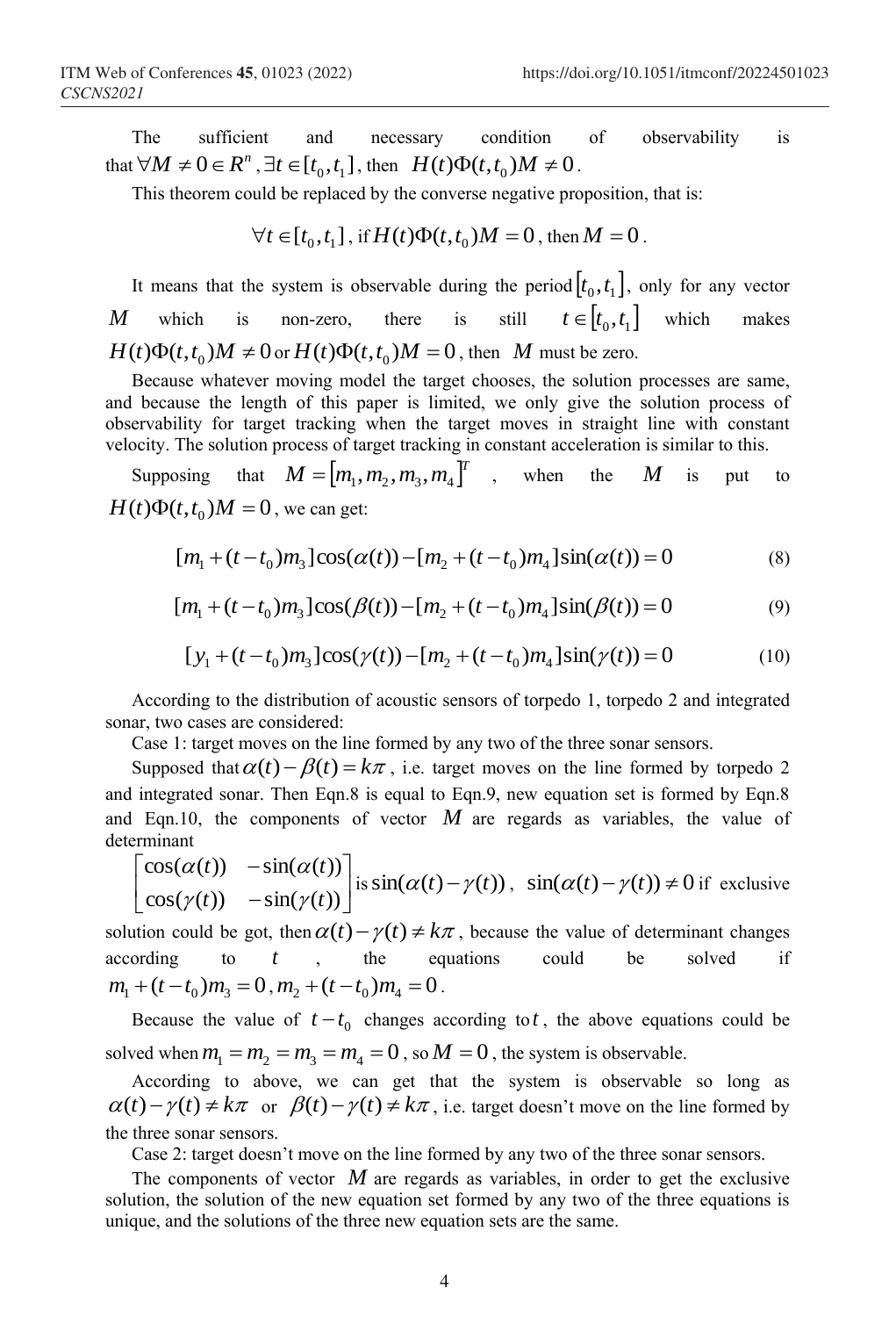Similar to the last condition, we need  $\sin(\alpha(t) - \beta(t)) \neq 0$ ,  $\sin(\alpha(t) - \gamma(t)) \neq 0$ ,  $\sin(\beta(t) - \gamma(t)) \neq 0$ , i.e. any two of the three parameters  $\alpha(t)$ ,  $\beta(t)$  and  $\gamma(t)$  are not equal, then the solution of the equation set is exclusive. We also could get  $M = 0$ , the system is observable<sup>[8]</sup>.

So when the target moves in straight with constant velocity, the conditions of observability for target tracking based on two wire-guided torpedoes are:

1) So long as the three sensors are not on the same line, the system is always observable.

2) When the three sensors are on the same line, only if target moves on the line, the system is not observable.

If the research is carried out on the issue of target tracking when target moves in straight with constant acceleration, we can get the same conclusions.

In a word, in the process of tracking target, it is very rare that two torpedoes and integrated sonar are co-linear, even if they do, the target can not guaranteed to move on the line. In addition, the surface ship, torpedoes, submarine are all moving in real time, which is a dynamic process. It is certain that the two wire-guided torpedoes tracking system can track the target effectively, that is, it can calculate the moving parameters of target.

### **4 Simulation and analysis**

The purpose of simulation is to verify that the two wire-guided torpedoes tracking system can calculate moving parameters of target under the premise of observability, that is, to track the target effectively. The trajectories of the target, submarine and two torpedoes in the following 2 minutes are shown in Fig.2. Target velocity is 16 Kn before turning, course is 145°. Target velocity is 24Kn after turning, course is 45°, turning lasts 30s, sailing 30s after turning, initial coordinates is (-300,5000). The submarine velocity is 4 Kn, course is 270°, initial coordinates is (-300,0).The torpedo 1 velocity is 30 Kn, course is 030°, initial coordinates is (-1000,2500). The torpedo 2 velocity is 30 Kn, course is 350°, initial coordinates is (1000,2500). Bearing accuracy is 0.1°, sampling interval is 1s.

Here we use the interactive multiple models algorithm[9],100 times of Monte Carlo simulation, the results are shown in Fig3~Fig5.

The tracking trajectory in Fig.3 coincides with the target trajectory. As can be seen from Fig.4 and Fig.5, the target tracking error is large before turning. The RMS error in the x direction is less than 20m, and that in the y direction is not more than 60m during turning and after turning. This is because the filter system has a process of adaptation, in the adaptation phase the output accuracy of the algorithm is low, but with time extension, the algorithm precision greatly improved.



**Fig. 2.** Moving trajectories.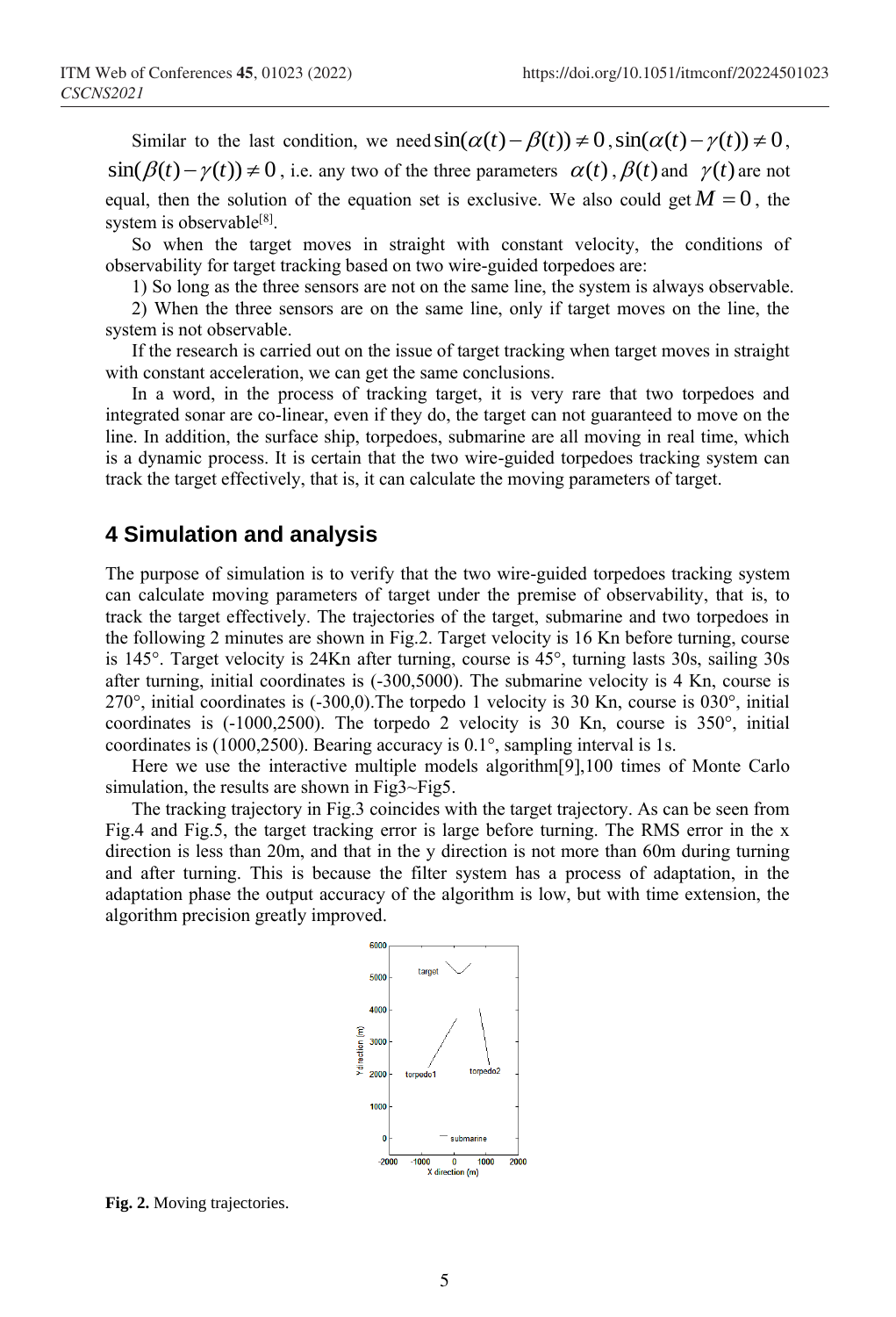

**Fig. 3.** Trajectory comparison.



**Fig. 4.** RMS error in the x direction.





The simulation results show that the system can track the target effectively. When the interactive multiple models algorithm is adopted, the filtering convergence speed is fast and the error is acceptable.

## **5 Conclusion**

In view of the obsevability of the tracking system of two wire-guided torpedoes, the decision theorem of obsevability for linear system is introduced. After linearizing the